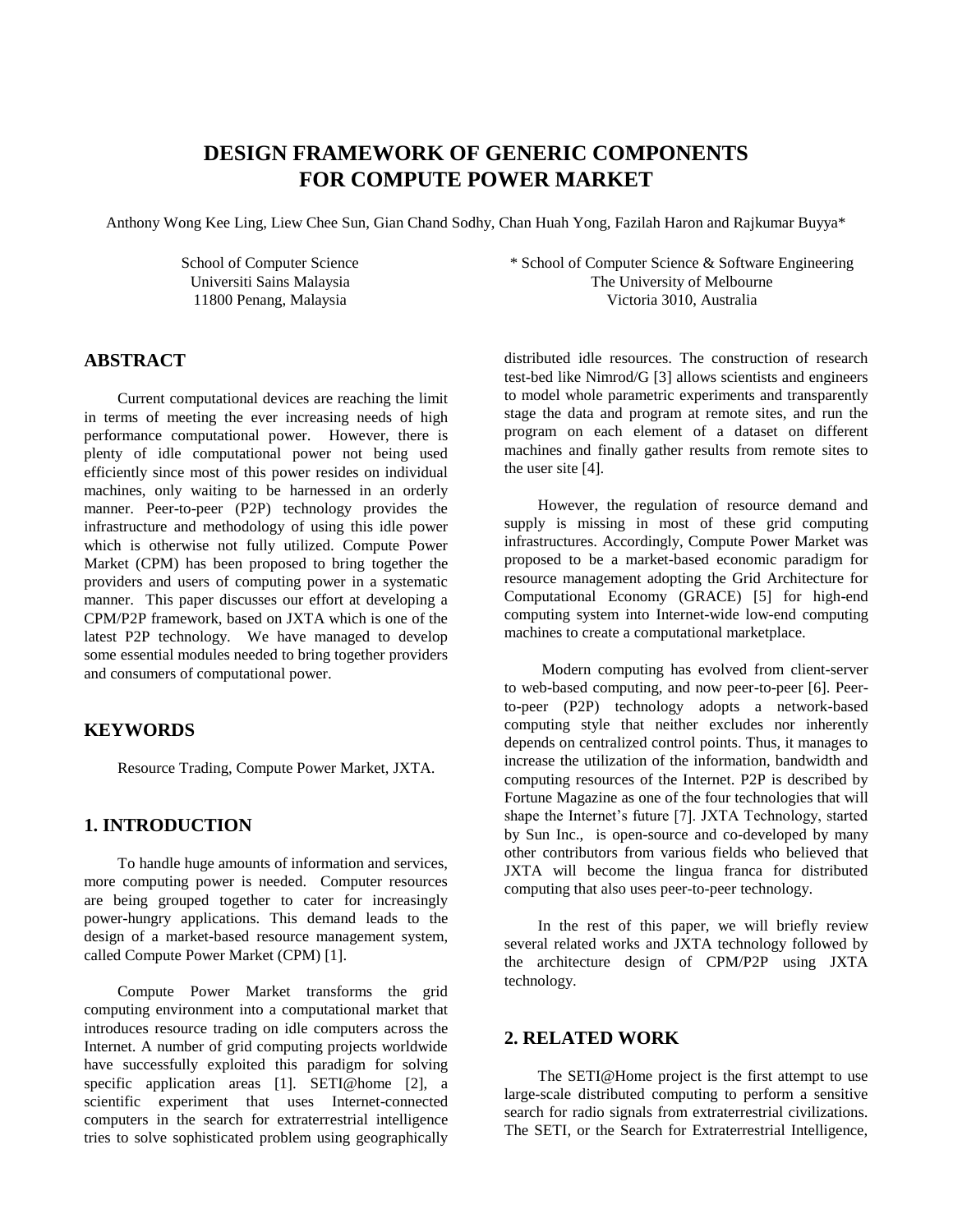is a scientific effort seeking intelligent life outside Earth. With the assumption that extraterrestrial civilizations wishing to make contact with other races will broadcast a radio signal, SETI researchers search for signals in a data stream which is collected by a 305-meter radio telescope at National Astronomy and Ionospheric Center in Arecibo, Puerto Rico. The data analysis task involves intensive calculation that requires more computational power than is available in existing supercomputers. Fortunately, it can be easily broken up into little pieces that can all be worked on separately and in parallel. The UC Berkeley SETI team had discovered the potential and unlimited computational resource - the idle personal computers spread around the Internet. Instead of letting screen savers activate and do nothing for most of the time, world wide volunteers were convinced to contribute their computers when they are not using it. The SETI@home participants can get a chunk of data from SETI@home server over the Internet, analyze that data, and then return the results using the SETI@home client program. The SETI@home client program is executed only when the computer is idle. Whenever the participants need their computer back, this program instantly gets out of the way and only continues the analysis task when the computer is idle again. The SETI@home project had been a success story to perform data intensive analysis using distributed idle computers.

The Java Market [8] is another effort to utilize wasted computational power using Java programming language and web technology. The goal of Java Market is to allow sharing of computational resources between heterogeneous machines over the Internet. In other words, every Internet user that use any kind of machine, and any kind of operating system can contribute their computational resources or submit jobs to other machines over the Internet without any installation as long as they have a Java-capable Web browser. Conceptually, the Java Market transforms user submitted Java applications into a Java applet and transfers it to a contributing machine and executes it using the web browser. Users do not need to modify existing code in order to submit it to the Java Market, provided it's in Java language.

Gnutella is a networking protocol, which defines a manner in which computers can speak directly to one another in a completely decentralized fashion [9]. This group membership and search protocol is mainly used for file sharing. Gnutella users connect to each other, and not to a central server. Communication and information searching within the Gnutella network is done through message broadcasting. Users can use Gnutella client (or Gnutella protocol-compatible program) like BearShare [10], LimeWire [11] and Morpheus [12] to participate in the Gnutella network. Gnutella is decentralized - this means there is no central server that the network relies on for its existence. If one server goes down, Gnutella keeps working. Besides, Gnutella also includes other P2P file sharing application features, such as the ability to operate

in a dynamic environment, performance and scalability [13].

The conventional client-server model has become a bottleneck in handling the Internet information. P2P computing seems to be the new technology that is able to free the current limitation. Seeing the potential of P2P, Sun Microsystems Inc. started research on P2P technology, The Project JXTA [14]. Project JXTA helps to create a common platform that makes it simple and easy to build a wide range of distributed services and applications in which every device is addressable as a peer, and where peers can bridge from one domain into another [15]. JXTA technology leverages open standards like XML and Java technology that include the ability for shells to connect commands together using pipes to accomplish complex tasks. It builds up from a set of basic functions to support P2P applications.

JXTA technology comprises a set of protocols. Each protocol is defined by one or more messages exchanged among participants of the protocol. Each message has a pre-defined format, and may include various data fields. These protocols are defined to be independent of programming languages (can be implemented in C/C++, Java, Perl, etc.) and transport protocols (TCP/IP, HTTP, Bluetooth, etc.). The JXTA technology protocols standardize the manner in which peers:

- discover each other,
- self-organize into peer groups,
- advertise and discover network resources,
- communicate with each other, and
- monitor each other.

#### **3. GENERAL FRAMEWORK OF CPM/P2P**

There are three basic entities in CPM, namely resource provider, resource consumer and the market. These entities communicate with one another via a set of utilities and services such as resource discovery, price negotiation, resource allocation, job deployment, accounting and so on with the market as the mediator. Figure 1 shows the interaction among the different CPM components.

CPM agents will be installed in both provider and consumer. It contains the fundamental services of CPM. The provider can use this agent to join a market and publish its resources. The agent on the consumer side will help discover available resources and select the resources that match consumer requirements. Provider and consumer do not interact with each other directly. Everything is handled by the CPM agent. This includes negotiation, job execution and issuing of bills.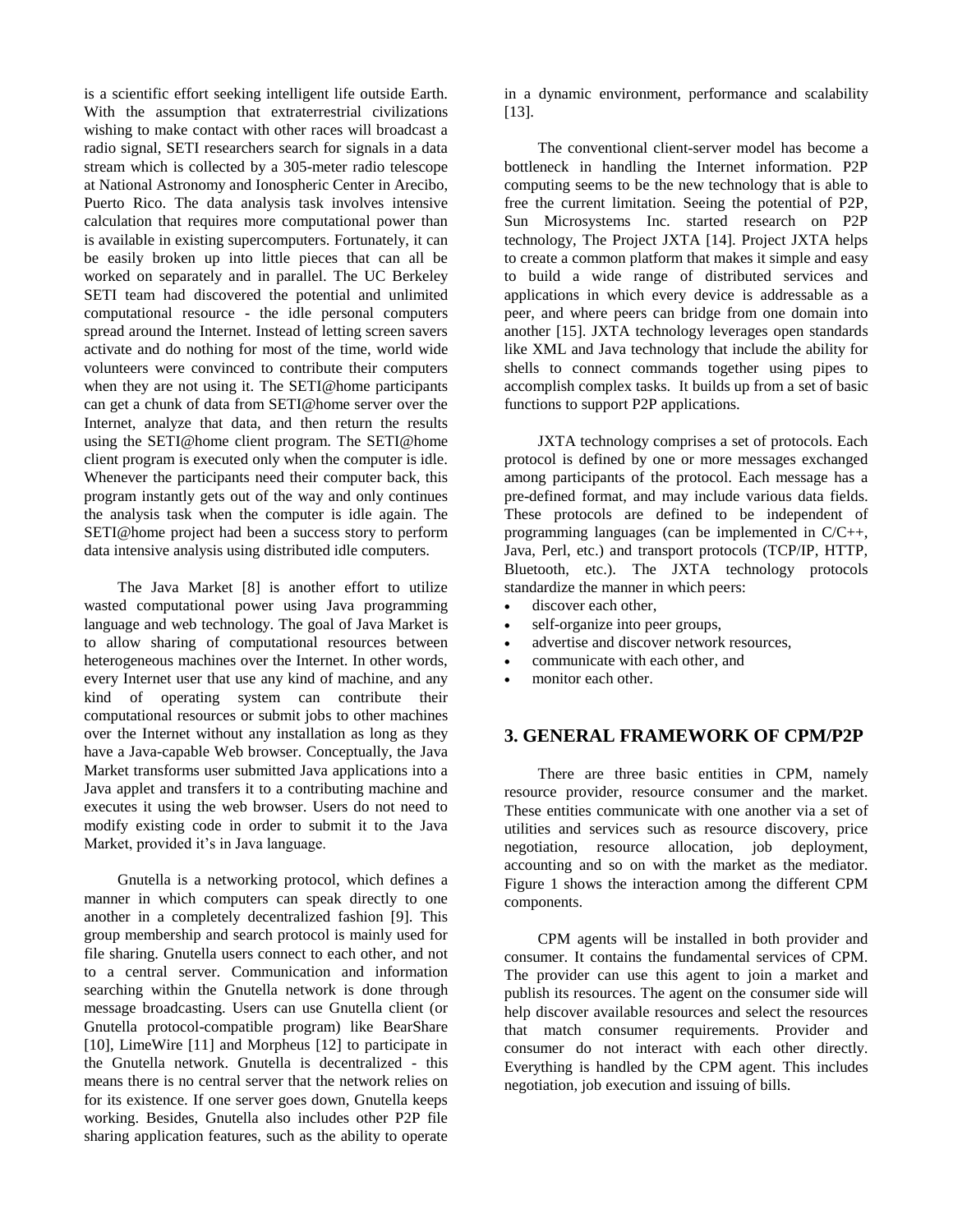

Figure 1: Interaction among CPM entities

The market server contains an administrator. It creates a market and maintains a market repository.

There are four layers in the CPM, as shown in figure 2. Layer 1 connects geographically distributed compute devices through JXTA network across the Internet. Layer 2 is the middleware comprising JXTA protocols and security. It provides a set of APIs that allows developer to implement the JXTA protocol. The Core Engine layer contains generic components, market, trader, job management and accounting modules. Generic components provide the fundamental support to other CPM services. The market module provides the market information and communication facilities, whereas the trader module caters for provider ranking, matching and negotiation issues. After negotiation is over, the job management module sends and executes the consumer's job on provider's compute device. After the job is completed, the accounting service will calculate the charges and bill the consumer. These modules are packaged into market server and CPM Agent applications.

| Layer 4                     | Market Server & CPM Agent                                    |
|-----------------------------|--------------------------------------------------------------|
| Applications                |                                                              |
| Layer 3                     | Market, Trader, Accounting,<br><b>Job Generic Components</b> |
| CPM core engine             |                                                              |
| Layer 2                     | <b>JXTA</b> Protocols & Security                             |
| P <sub>2</sub> P middleware |                                                              |
| Layer 1                     | Internet                                                     |
| P <sub>2</sub> P fabric     |                                                              |

Figure 2: CPM/P2P Framework

#### **4. CPM CORE ENGINE**

An essential part of the CPM framework is the core engine. It consists of several back-end processing engines that run the CPM.

| CPM applications            |
|-----------------------------|
| CPM functional modules      |
| CPM generic components      |
| <b>JXTA &amp; Java APIs</b> |

Figure 3: Generic Components in CPM/P2P Framework

The generic components provides fundamental support for resource discovery using the JXTA protocol, as shown in figure 3. It provides design transparency to other CPM modules. For example, trader module can call resource discovery component to retrieve the list of available resources. Two generic components have been well defined currently, namely membership control and resource discovery.

The membership control component caters for the regulation of provider and consumer to form a market. Provider who wishes to contribute a resource will use the market discovery service to discover available market in the JXTA network and join the targeted market. In order to use the resources contributed in the market, consumer needs to join the market as well.

The resource discovery component provides the facilities to publish resources (for provider) and discover available resources (for consumer) in the market. It is built on top of the JXTA Discovery Protocol. The existence of a peer, group of peers and services provided is made known via the use of advertisement. Advertisement here refers to an XML-format document that contains necessary information for discovery mechanism. For example, market administrator will create an advertisement that consists of provider name, its IP address, communication endpoint and a description of the provider (such as information on hardware, resource usage charges, available period, etc.), and publish it to the market. Consumers who had joined the market can discover the advertisement and send contract to the provider for trading negotiation.

The market is the place to bring resource providers and consumers together. Basically, it has three functions:

- maintaining information repository of provider resources,
- providing mechanisms for updating the information,
- interacting with others markets.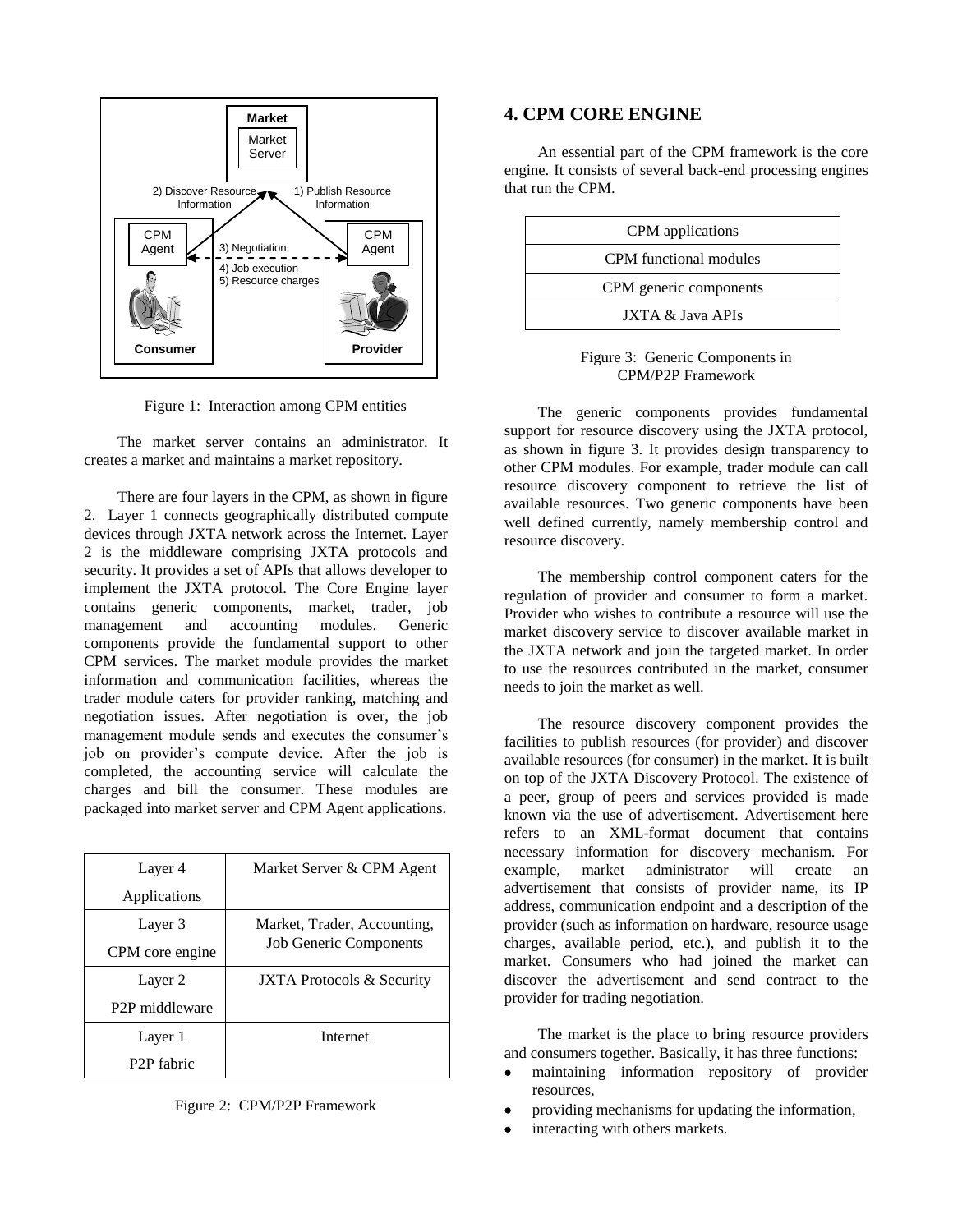The trader works on behalf of the consumer and provider to carry out resource trading process. Provider uses its trader to publish resource information and wait for consumer approach. Consumer uses its trader to obtain appropriate resources and search through the market repository. When a suitable resource is selected, consumer agent will send a contract to the provider agent and request for the resource. The provider agent will negotiate with consumer agent and make the decision (whether to receive or reject a contract).

On the provider side, the decision-making is simple. As long as a resource is available, a contract can be accepted.

As for the consumer, it can specify some optimization mode for a particular project, based on cost, speed, deadline, budget, etc.

The job management module manages a complete life cycle of a particular job, which can be divided into three stages namely job deployment, remote job execution and job completion. A job logger will record down the details of the resource that has been consumed, consumer details, job ID, execution time and other related information. This information will be used by accounting module to calculating resource charges.

Accounting module handles the fees and payments for the resource trading and keeps track of the resources that have been consumed using a resource meter. We have identified three processes involved in this module, namely *keep, compute* and *acknowledge*. *Keep process* refers to storing resource charges for every resource that has been discovered. After a job is successfully executed in the provider machine, the *compute process* will calculate the charges for that particular trading based on the usage recorded in resource meter. Lastly, the *acknowledge process* is called to send a bill to the consumer.

#### **5. OUR PROTOTYPE**

We have developed some of the core components to provide basic CPM services. Among others, the completed components are market creation, market discovery, market repository, joining market, resource discovery, resource publishing, job transfer, remote job execution, job management and simple accounting. A prototype (in the form of a portal) has also been designed which incorporates all the above mentioned services. In fact, the first version of our generic components has been uploaded to the JXTA CVS server at the end of last year.

Figure 4 shows a scenario of a complete cycle of resource trading in CPM/P2P that we have developed. The provider uses the CPM agent to discover and join a market. Then the agent will help the provider to publish information about its resources to the market. The resource information is stored in the market repository and maintained by the Market Server.



#### Figure 4: A complete cycle of resource trading in CPM/P2P architecture

The consumer uses its agent to discover and join CPM market, as well as discover available resources in the market. The agent will return a list of resources available which the consumer trader will rank according to consumer defined optimization criteria. Once a provider is selected, a contract will be generated and sent to provider trader. On the provider side, its agent will negotiate with the consumer agent. This is followed by the transfer of the job and executing it on the provider. Once completed, the CPM agent will calculate the charges and bill the consumer accordingly. This completes a cycle of resource renting in CPM/P2P.

Currently, we are working on enhancing the job management module, developing job scheduler and market repository. We are also trying to conduct some experiments using our basic CPM components. In these experiments, we will try various combinations of providers and consumers in selecting and running jobs. Among the evaluation that can be performed is job execution performance (single machine vs. multi machine), resource discovery time and trader efficiency in matching consumer criteria with appropriate provider resources.

#### **6. CONCLUSION AND FUTURE WORK**

With the vast need for computing resources, the ability to find and match requirements for a user is very